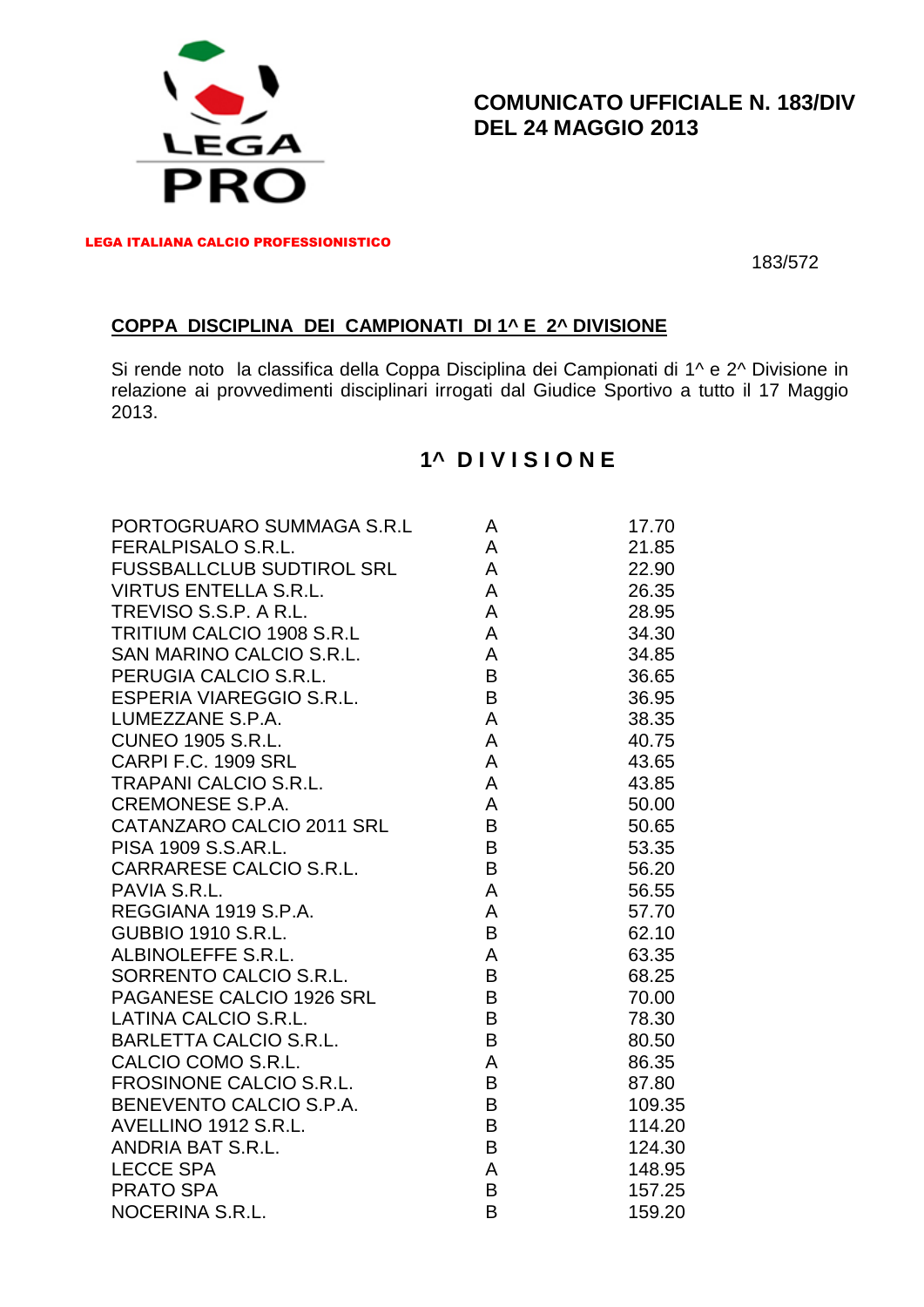183/573

|                               |              | <b>PUNTI</b> | <b>SOCIETA'</b> | <b>DIRIGENTI</b> | <b>TECNICI</b> | <b>CALCIATORI</b> |
|-------------------------------|--------------|--------------|-----------------|------------------|----------------|-------------------|
|                               |              |              |                 |                  |                |                   |
| PORTOGRUARO SUMMAGA S.R.L     | A            | 17,70        |                 |                  |                | 17,70             |
| FERALPISALO S.R.L.            | A            | 21,85        | 6,00            |                  | 1,90           | 13,95             |
| FUSSBALLCLUB SUDTIROL SRL     | $\mathsf{A}$ | 22,90        | 8,00            | 1,00             | 1,30           | 12,60             |
| VIRTUS ENTELLA S.R.L.         | A            | 26,35        | 8,00            |                  | 2,45           | 15,90             |
| TREVISO S.S.P. A R.L.         | A            | 28,95        | 4,00            | 1,00             | 2,05           | 21,90             |
| TRITIUM CALCIO 1908 S.R.L     | A            | 34,30        | 4,00            | 8,00             | 4,90           | 17,40             |
| SAN MARINO CALCIO S.R.L.      | Α            | 34,85        | 16,00           | 1,00             |                | 17,85             |
| PERUGIA CALCIO S.R.L.         | B            | 36,65        | 16,00           |                  | 4,15           | 16,50             |
| ESPERIA VIAREGGIO S.R.L.      | B            | 36,95        | 8,00            | 4,00             | 3,20           | 21,75             |
| LUMEZZANE S.P.A.              | A            | 38,35        | 14,00           | 4,00             | 1,15           | 19,20             |
| <b>CUNEO 1905 S.R.L.</b>      | A            | 40,75        | 4,00            | 8,00             | 5,35           | 23,40             |
| CARPI F.C. 1909 SRL           | A            | 43,65        | 28,00           | 1,00             | 1,30           | 13,35             |
| TRAPANI CALCIO S.R.L.         | A            | 43,85        | 14,00           | 12,00            |                | 17,85             |
| <b>CREMONESE S.P.A.</b>       | A            | 50,00        | 24,00           | 4,00             | 1,45           | 20,55             |
| CATANZARO CALCIO 2011 SRL     | B            | 50,65        | 26,00           |                  | 3,05           | 21,60             |
| PISA 1909 S.S.AR.L.           | B            | 53,35        | 32,00           | 4,00             | 1,30           | 16,05             |
| CARRARESE CALCIO S.R.L.       | B            | 56,20        | 32,00           | 4,00             | 1,15           | 19,05             |
| PAVIA S.R.L.                  | A            | 56,55        | 34,00           |                  | 2,30           | 20,25             |
| REGGIANA 1919 S.P.A.          | A            | 57,70        | 34,00           |                  | 0,15           | 23,55             |
| <b>GUBBIO 1910 S.R.L.</b>     | B            | 62,10        | 30,00           | 4,00             | 2,45           | 25,00             |
| ALBINOLEFFE S.R.L.            | A            | 63,35        | 32,00           | 12,00            | 19,35          |                   |
| SORRENTO CALCIO S.R.L.        | $\sf B$      | 68,25        | 38,00           | 10,00            | 0,15           | 20,10             |
| PAGANESE CALCIO 1926 SRL      | B            | 70,00        | 50,00           |                  | 3,05           | 16,95             |
| LATINA CALCIO S.R.L.          | $\sf B$      | 78,30        | 48,00           | 12,00            | 0,60           | 17,70             |
| <b>BARLETTA CALCIO S.R.L.</b> | $\sf B$      | 80,50        | 42,00           | 19,00            | 0,15           | 19,35             |
| CALCIO COMO S.R.L.            | A            | 86,35        | 60,00           | 4,00             | 0,30           | 22,05             |
| FROSINONE CALCIO S.R.L.       | B            | 87,80        | 64,00           | 4,00             |                | 19,80             |
| BENEVENTO CALCIO S.P.A.       | $\mathsf B$  | 109,35       | 82,00           | 4,00             | 1,15           | 22,20             |
| AVELLINO 1912 S.R.L.          | $\sf B$      | 114,20       | 94,00           |                  | 1,15           | 19,05             |
| ANDRIA BAT S.R.L.             | B            | 124,30       | 70,00           | 37,00            | 2,60           | 14,70             |
| <b>LECCE SPA</b>              | A            | 148,95       | 126,00          | 5,00             | 1,30           | 16,65             |
| <b>PRATO SPA</b>              | B            | 157,25       | 74,00           | 60,00            | 0,15           | 23,10             |
| NOCERINA S.R.L.               | B            | 159,20       | 132,00          | 4,00             | 4,90           | 18,30             |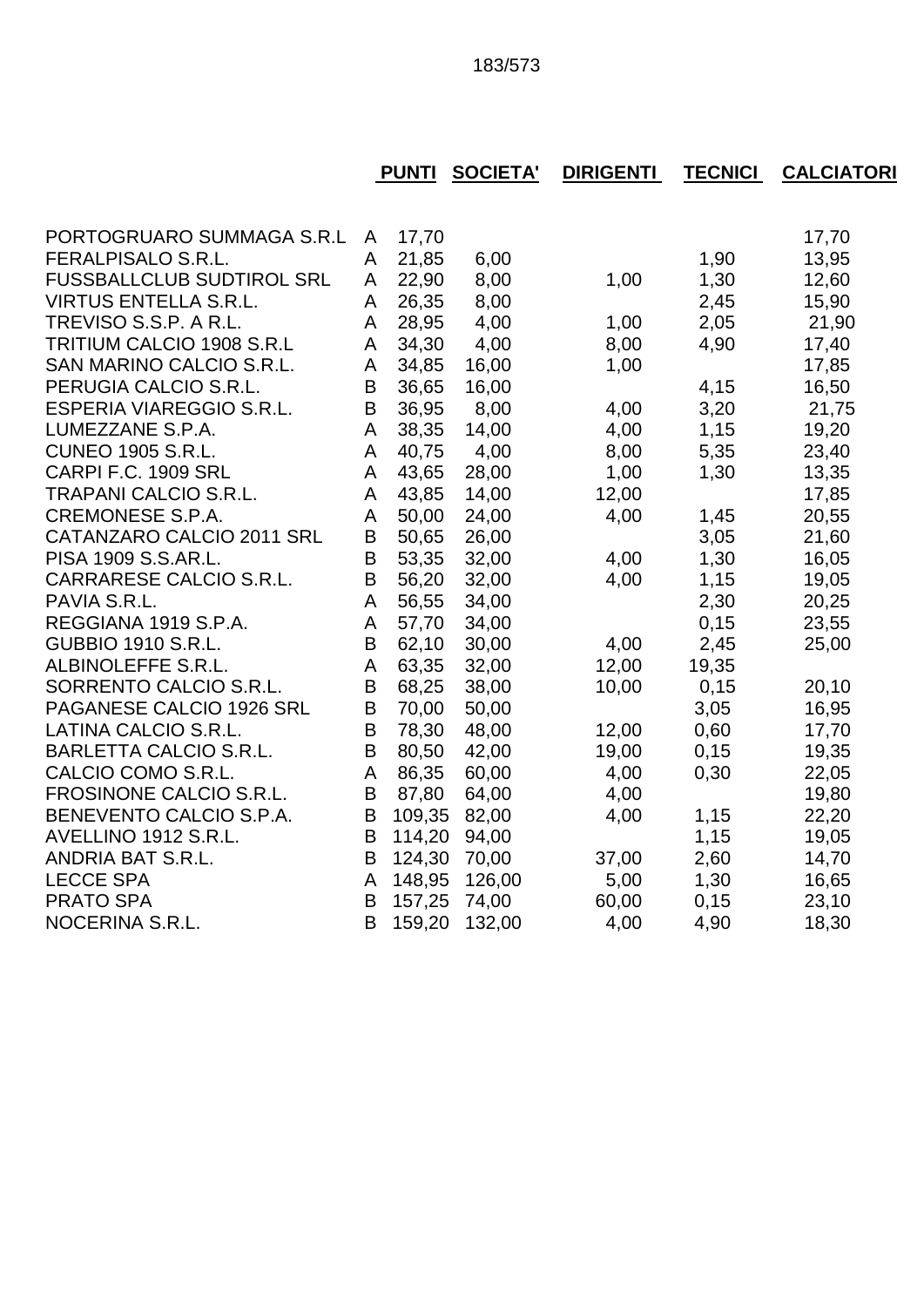### 183/574

# **2^ D I V I S I O N E**

| CITTA DI PONTEDERA S.R.L.                                                                                                                                           | B              | 11.40  |
|---------------------------------------------------------------------------------------------------------------------------------------------------------------------|----------------|--------|
| <b>FORLI S.R.L.</b>                                                                                                                                                 | $\mathsf{A}$   | 16.35  |
| SANTARCANGELO CALCIO SRL                                                                                                                                            | A              | 17.55  |
| BASSANO VIRTUS 33 C.<br>CHIETI CALCIO S.R.L.<br>CASTIGLIONE S.R.L.<br>VALLEE D AOSTE S.R.L.                                                                         | $\mathsf{A}$   | 18.15  |
|                                                                                                                                                                     | B              | 22.25  |
|                                                                                                                                                                     | A              | 24.35  |
|                                                                                                                                                                     | A              | 29.30  |
|                                                                                                                                                                     | B              | 30.75  |
| <b>RENATE S.R.L.</b>                                                                                                                                                | $\mathsf{A}$   | 33.50  |
| RENATE S.K.L.<br>BELLARIA IGEA MARINA SRL                                                                                                                           | A              | 33.80  |
| <b>GIACOMENSE S.R.L.</b>                                                                                                                                            | A              | 34.85  |
|                                                                                                                                                                     | B              | 37.05  |
|                                                                                                                                                                     | A              | 39.65  |
| GIACOMENSE S.R.L.<br>POGGIBONSI S.R.L.<br>MILAZZO S.R.L.<br>TERAMO CALCIO S.R.L.<br>BORGO A BUGGIANO 1920 SRL                                                       | B              | 43.85  |
|                                                                                                                                                                     | B              | 45.15  |
| ALESSANDRIA CALCIO1912SRL                                                                                                                                           | $\mathsf{A}$   | 45.95  |
| APRILIA S.R.L.                                                                                                                                                      | B              | 48.40  |
| HINTERREGGIO CALCIO SRL                                                                                                                                             | B              | 48.85  |
| CASALE CALCIO S.R.L.                                                                                                                                                | A              | 49.60  |
| CASALL -<br>MONZA BRIANZA 1912 S.P.A.<br>SAVONA F.B.C. S.R.L.<br>FONDI CALCIO S.R.L.<br>MELFI S.R.L.<br>GAVORRANO S.R.L.<br>UNIONE VENEZIA S.R.L.<br>MANTOVA FC SRL | A              | 52.65  |
|                                                                                                                                                                     | A              | 53.70  |
|                                                                                                                                                                     | B              | 54.15  |
|                                                                                                                                                                     | B              | 55.10  |
|                                                                                                                                                                     | B              | 55.90  |
|                                                                                                                                                                     | A              | 57.15  |
|                                                                                                                                                                     | $\mathsf{A}$   | 57.90  |
| <b>RIMINI 1912 S.R.L.</b>                                                                                                                                           | A              | 59.00  |
| AURORA PRO PATRIA 1919SRL                                                                                                                                           | $\mathsf{A}$   | 59.45  |
| AVERSA NORMANNA S.R.L.                                                                                                                                              | $\overline{B}$ | 61.10  |
| MARTINA FRANCA 1947 SRL                                                                                                                                             |                | 64.15  |
| ARZANESE S.R.L.                                                                                                                                                     | $\overline{B}$ | 65.00  |
| ALMAJUVENTUS FANO1906 SRL                                                                                                                                           | A              | 73.00  |
| L AQUILA CALCIO 1927 SRL                                                                                                                                            | B              | 83.50  |
| VIGOR LAMEZIA S.R.L.                                                                                                                                                | B              | 86.75  |
| NUOVO CAMPOBASSO CALC.SRL                                                                                                                                           | B              | 94.60  |
| SALERNITANA 1919 S.R.L.                                                                                                                                             | B              | 167.30 |